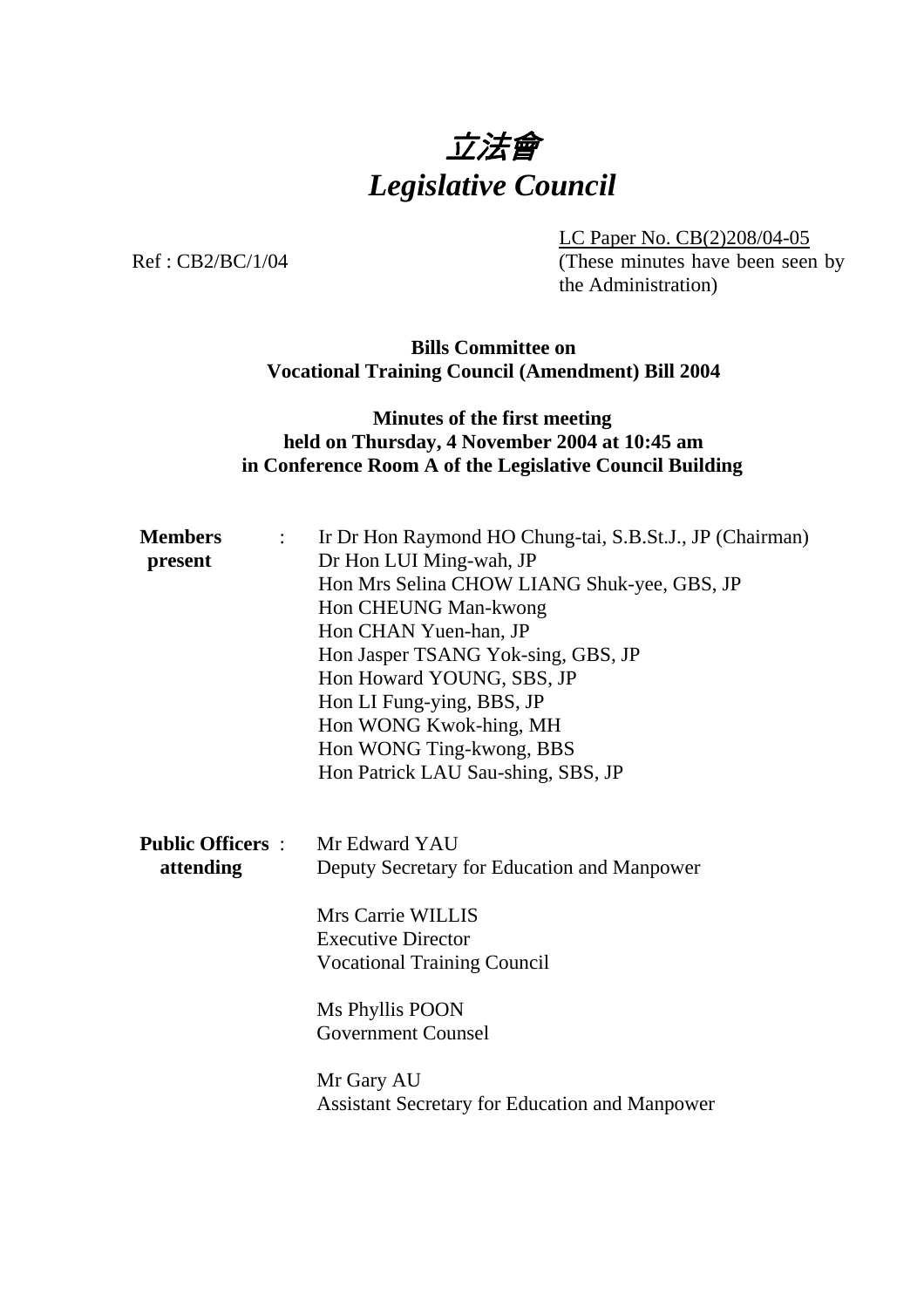| <b>Clerk</b> in<br>attendance | Mrs Sharon TONG<br>Chief Council Secretary (2)1             |
|-------------------------------|-------------------------------------------------------------|
| <b>Staff</b> in<br>attendance | <b>Miss Kitty CHENG</b><br><b>Assistant Legal Adviser 5</b> |
|                               | Miss Betty MA<br>Senior Council Secretary (2)1              |

### **I. Election of Chairman**

1. Ir Dr Hon Raymond HO was elected Chairman of the Bills Committee.

2. The Chairman declared interest as a former member of the Vocational Training Council (VTC). Mr Howard YOUNG and Miss CHAN Yuen-han declared interest as serving members of VTC. Ms LI Fung-ying declared interest as the former member of the Administration Committee of VTC

#### **II. Meeting with the Administration**

3. The Bills Committee deliberated (index of proceedings attached at **Annex**).

4. The Bills Committee requested the Administration to provide a response to the following -

- (a) whether the existing staff of VTC would be redeployed for conducting extra-territorial activities; if so, what were the criteria for redeployment;
- (b) whether new staff members would be recruited for conducting extra-territorial activities; if so, where the recruitment would take place and whether priority would be given to selecting applicants from Hong Kong;
- (c) further elaboration on the target group of the training and education to be provided by VTC in a place outside Hong Kong;
- (d) whether the proposal of conducting extra-territorial activities by VTC was within the meaning of "technical education and industrial training suited to the development needs of Hong Kong" as stipulated in section 5 (objects of the Council) of the Vocation Training Council Ordinance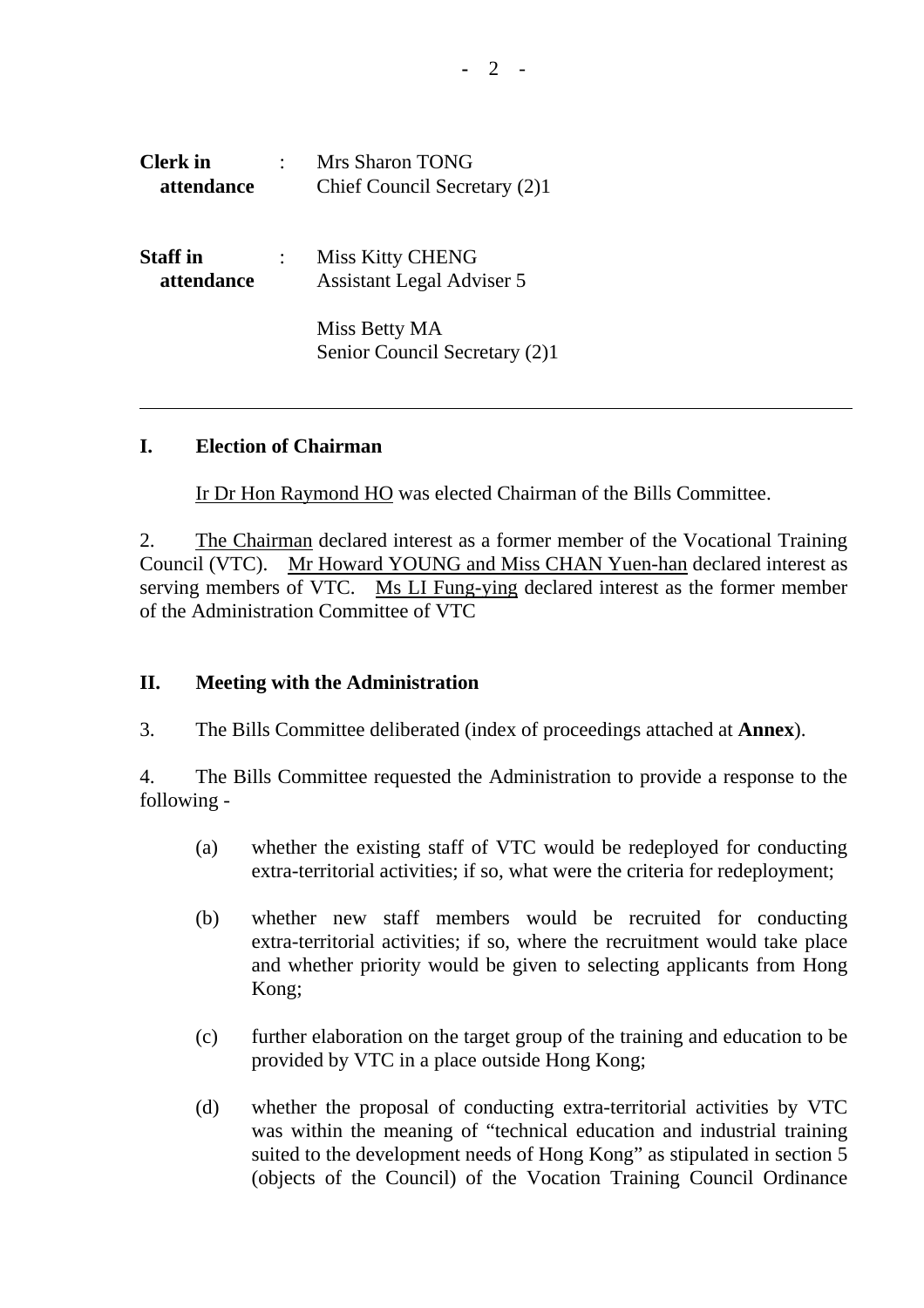(VTCO);

- (e) the circumstances under which subsidy would be made available by the Government towards the training and education provided by VTC in a place outside Hong Kong; and
- (f) the views of the relevant staff associations of VTC when they were consulted on the legislative proposal.

5. In response to Miss CHAN Yuen-han, the Executive Director, VTC assured members that the job security and conditions of service of the existing staff of VTC would not be affected as a result of the extra-territorial activities to be conducted by VTC.

6. Regarding the Administration's proposal to amend VTCO to empower any one of the Deputy Chairmen of VTC to sign the statement of income and expenditure and balance sheet when the Chairman was absent from Hong Kong or was unable to act as Chairman, Miss CHAN Yuen-han asked whether similar arrangements were adopted by other statutory corporations. Assistant Legal Adviser 5 agreed to provide information at the next meeting.

## **III. Date of next meeting**

7. Members agreed that the next meeting be held on 1 December 2004 at 10:45 am.

8. The meeting ended at 12:43 pm.

Council Business Division 2 Legislative Council Secretariat 12 November 2004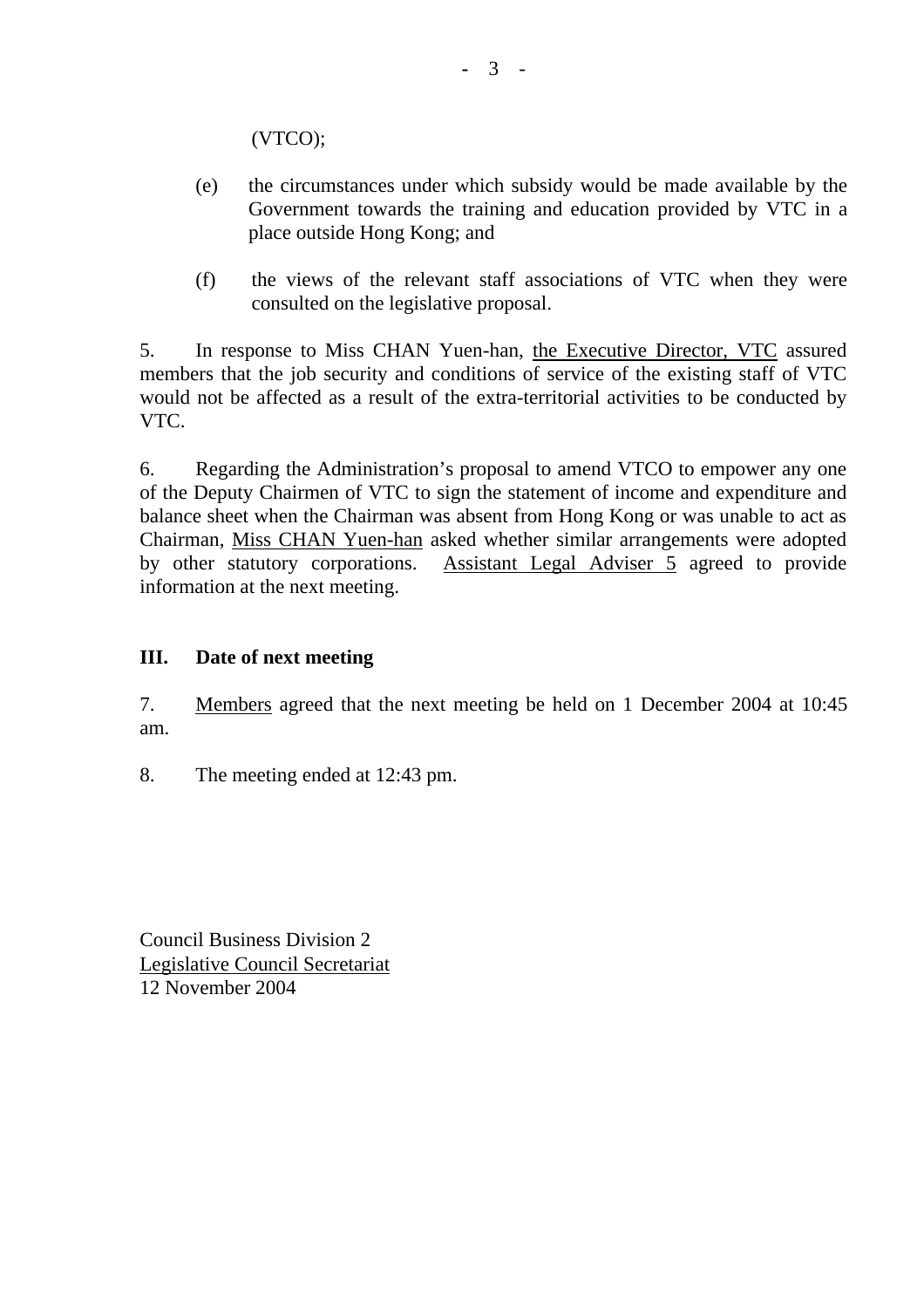## **Proceedings of the meeting of the Bills Committee on Vocational Training Council (Amendment) Bill 2004 on Thursday, 4 November 2004 at 10:45 am in Conference Room A of the Legislative Council Building**

| <b>Time marker</b>   | <b>Speaker</b>                                                          | Subject(s)                                                                                                                                                                                                                               | <b>Action</b><br><b>Required</b>                                                                                     |
|----------------------|-------------------------------------------------------------------------|------------------------------------------------------------------------------------------------------------------------------------------------------------------------------------------------------------------------------------------|----------------------------------------------------------------------------------------------------------------------|
| $000000 -$<br>000210 | Ir Dr Hon Raymond HO<br>Hon Wong Ting-kwong<br>Hon Wong Kwok-hing       | Election of Chairman and<br>Opening remarks                                                                                                                                                                                              |                                                                                                                      |
| $000211 -$<br>000310 | Ir Dr Hon Raymond HO<br>Hon Howard YOUNG<br>Hon LI Fung-ying            | Declaration of interests by<br>members                                                                                                                                                                                                   |                                                                                                                      |
| $000311 -$<br>000817 | Admin                                                                   | Briefing on the Vocational<br>Training Council (Amendment)<br>Bill 2004 (the Bill)                                                                                                                                                       |                                                                                                                      |
| $000818 -$<br>001124 | Chairman<br>ALA5                                                        | Whether objects of the<br><b>Vocational Training Council</b><br>(VTC) provided in section 5 of<br>the VTC Ordinance should be<br>amended                                                                                                 |                                                                                                                      |
| $001125 -$<br>002915 | Chairman<br>Hon WONG Kwok-hing<br>Admin<br>Hon LI Fung-ying             | Deployment and recruitment of<br>VTC staff; target group of the<br>extra-territorial activities                                                                                                                                          | Admin to explain the<br>staff deployment and<br>recruitment for VTC<br>to conduct<br>extra-territorial<br>activities |
| $002916 -$<br>004056 | Hon WONG Ting-kwong<br>Admin<br>Chairman<br>ALA5<br>Dr Hon LUI Ming-wah | How the proposal that no<br>subsidy would be made<br>available by the Government<br>under new section $6(4)$ in clause<br>4 of the Bill be implemented;<br>legal liabilities of VTC in<br>conducting the extra-territorial<br>activities |                                                                                                                      |
| $004057 -$<br>004721 | Hon CHAN Yuen-han<br>Admin<br>ALA5                                      | Proposal to empower any one of<br>the Deputy Chairmen to sign the<br>statements of accounts when the<br>Chairman was absent from<br>Hong Kong or was unable to act<br>as Chairman                                                        | <b>ALA5</b> to advise<br>whether similar<br>arrangements were<br>adopted by other<br>statutory<br>corporations       |